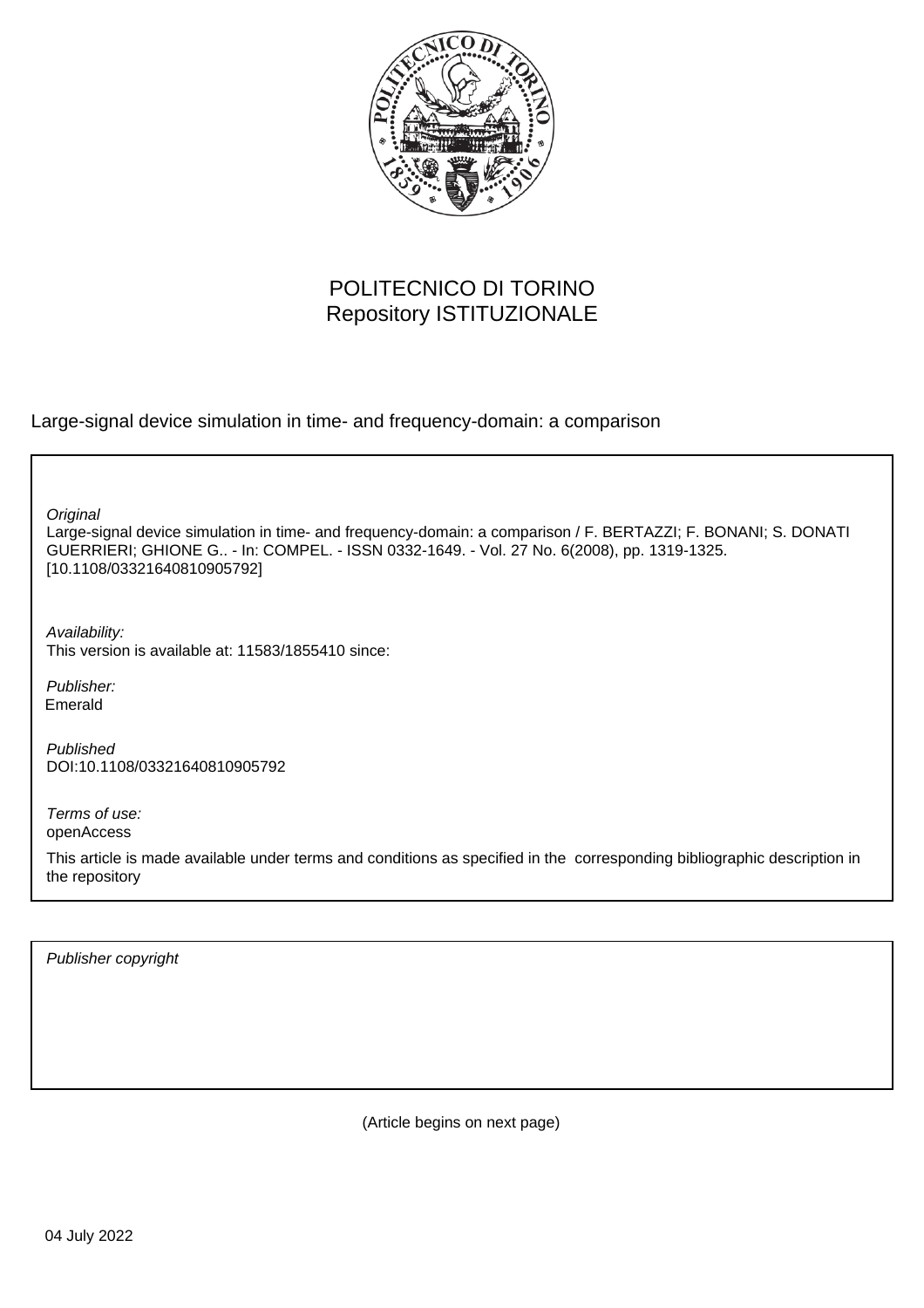# Large-signal device simulation in time- and frequency-domain: a comparison

Francesco Bertazzi, Fabrizio Bonani, Simona Donati Guerrieri and Giovanni Ghione

Dipartimento di Elettronica, Politecnico di Torino, Turin, Italy

# Abstract

Purpose – The aim of this paper is to compare the most common time- and frequency-domain numerical techniques for the determination of the steady-state solution in the physics-based simulation of a semiconductor device driven by a time-periodic generator.

Design/methodology/approach – The shooting and harmonic balance (HB) techniques are applied to the solution of the discretized drift-diffusion device model coupled to the external circuit embedding the semiconductor device, thus providing a fully nonlinear mixed mode simulation.

Findings – The comparison highlights the strong and weak points of the two approaches, basically showing that the time-domain solution is more robust with respect to the initial condition, while the HB solution provides a more rapid convergence once the initial datum is close enough to the solution itself.

Originality/value – The contribution compares two numerical techniques for the determination of the steady-state solution of nonlinear dynamical systems, popular in the area of RF circuit analysis but rarely applied to device simulation. In particular, this is the first application of the shooting method to forced devices.

Keywords Semiconductors, Modelling, Microwave transistors

Paper type Research paper

# 1. Introduction

The development of high performance integrated circuits for RF and microwave systems in both conventional and innovative technologies and the optimization of their analog figures of merit (such as the noise figure in the receiver stage and the linearity and intermodulation distortion in the transmitter stage) requires, as a preliminary step, the physics-based simulation of semiconductor devices operated in linear (as in low-noise amplifiers), and nonlinear (as in power amplifiers, mixers, oscillators and frequency multipliers) conditions (Maas, 2005; Gonzalez, 1984). Nonlinear analog operation in narrowband systems is usually denoted as (quasi)-periodic large-signal (LS), meaning that the device working point varies with time according to a strictly periodic or quasi-periodic law.

Within this framework, physics-based modeling in nonlinear operation plays a fundamental role not only in technology device CAD and optimization, but also in the development of meaningful and physically sound compact models (Bonani et al., 2003), mandatory for the design and optimization of complex circuits. Irrespective of the specific model aim (i.e. power saturation estimate, distortion prediction,

This work was supported by the Italian Ministry of University and Research through the PRIN 2006 project "Non-linear models and design approaches for low-noise high dynamic range integrated radio systems".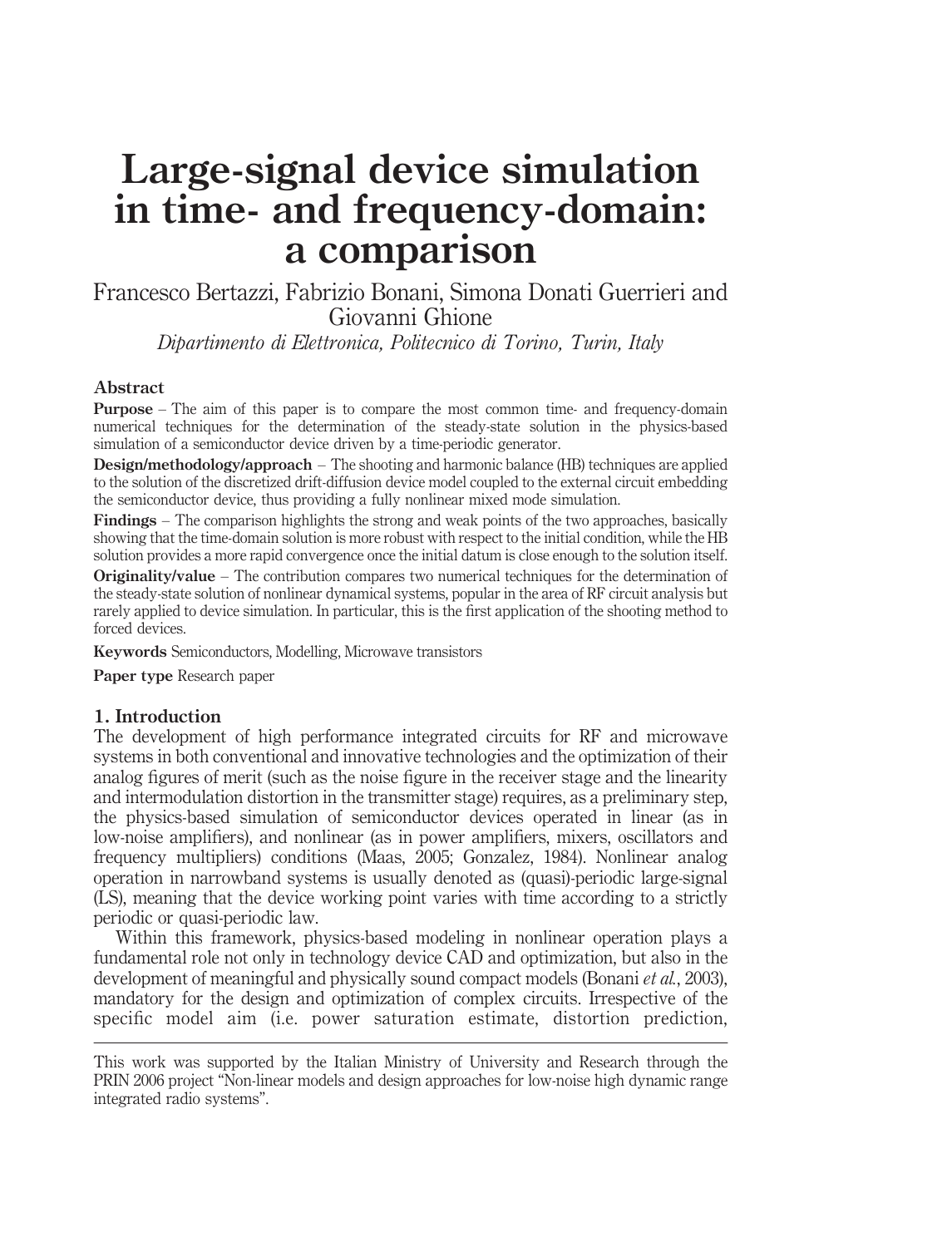cyclostationary noise analysis, etc.), the first and basic step to be carried out is the computation of the steady-state solution, which, in nonlinear operation, has to include the device model(s) together with the embedding circuit. This is a critical and time-consuming step, in particular for very large circuits and for a discretized physics-based model in 2D or 3D, owing to the very large number of equations involved. Even more difficult is the determination of the working point for oscillators (autonomous case), where the oscillation period is unknown: specific algorithms have been developed for this case, like the homotopy methods (Duan and Mayaram, 2006).

The numerical techniques for the determination of the LS working point can be classified into two main categories: time- and frequency-domain techniques (see Kundert, 1999 for a recent review). In the first case, besides standard time-integration which is particularly inefficient whenever time-periodic solutions are sought for, specialized techniques have been devised; among them, the most widely exploited probably is the shooting method (Aprille and Trick, 1972; Kundert et al., 1990). Frequency-domain solutions are usually based on the harmonic balance (HB) technique, wherein the problem unknowns are the (in general, complex) amplitudes of the Fourier series representing the time-periodic functions (Kundert et al., 1990). Notice that the presence of distributed elements in the embedding circuit (e.g. transmission lines) favours HB with respect to time-domain solutions, since such components are much more efficiently described in the frequency domain (Kundert *et al.*, 1990).

In this paper, we focus on a comparison between the HB and shooting methods for the LS (quasi)-periodic solution under forced (non-autonomous) operation of a partial differential equation (PDE) based physical model. We exploit as the transport model the well-known drift-diffusion approach, but extension to higher-order models derived from the Boltzmann transport equation is straightforward. In the area of physics-based device modeling, LS steady-state analog simulation is comparatively recent, since a few simulators only, either academic or commercial, include it as a standard option. Concerning the solution technique, this generally is the HB approach, originally exploited in Troyanovsky et al. (2000) and then used also in Bonani et al. (2001) as a basis for the physics-based cyclostationary noise analysis in LS operation. To our best knowledge, the shooting method has been implemented for physics-based modeling in Hong et al. (2006) only, with reference to the study of phase noise in oscillators.

#### 2. The physical model

The semiconductor device is described by a physical model linking free carrier dynamics to the terminal applied voltages (or currents). As already recalled, we use the drift-diffusion approximation (Bonani *et al.*, 2003), which, for the bipolar case (including  $N_t$  trap levels to model low-frequency dispersion effects and noise), reads:

$$
\nabla^2 \phi = -\frac{q}{\varepsilon} \left( p - n - \sum_{k=1}^{N_t} n_{t,k} \right) \tag{1}
$$

$$
\frac{\partial n}{\partial t} = -\nabla \cdot (n\mu_n \nabla \phi - D_n \nabla n) - U_n \tag{2}
$$

$$
\frac{\partial \phi}{\partial t} = \nabla \cdot (p \mu_{p} \nabla \phi + D_{p} \nabla p) - U_{p}
$$
\n(3)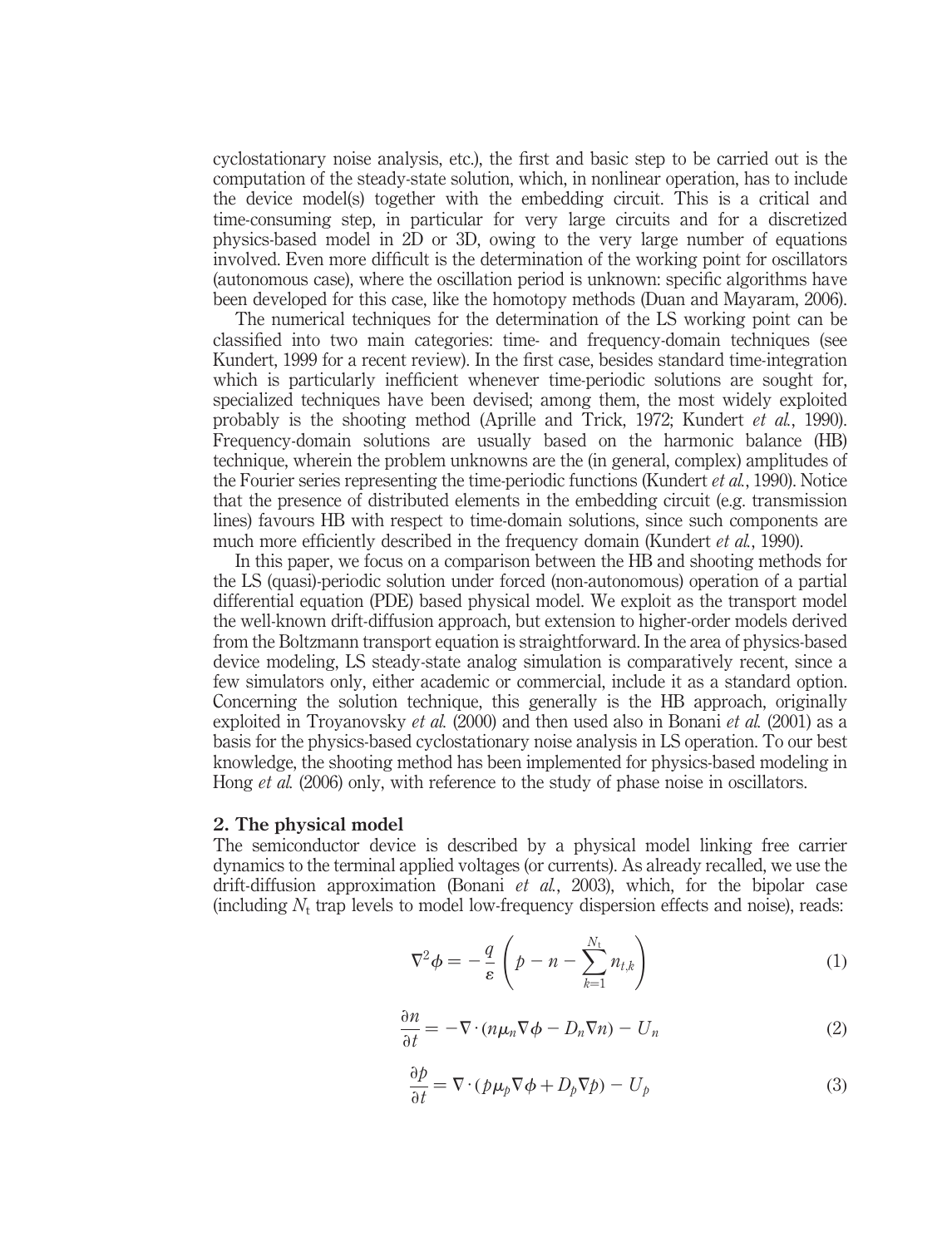$$
\frac{\partial n_{t,k}}{\partial t} = -U_k \quad k = 1, \dots, N_t \tag{4}
$$

where  $\phi$  is the electrostatic potential, *n* and *p* are the free carrier densities (electrons and holes, respectively),  $n_{t,k}$  is the concentration of electrons filling k-th trap-level, q is the (positive) electron charge,  $\nabla^2$  is the material dielectric permittivity,  $\epsilon$  is the carrier mobility and D the carrier diffusivity.  $U = R - G$  is the net recombination rate of the energy level considered,  $R$  and  $G$  are the recombination and generation rates, respectively.

For LS device simulation, the physical model equations must be solved self-consistently with the equations of the embedding circuit, thus requiring a fully mixed-mode simulation (Bonani et al., 2001). After discretization, the spatially discretized PDE system and the circuit equations can be cast in the form of a differential algebraic equation system (Bonani et al., 2007):

$$
\frac{d\mathbf{q}(\mathbf{x})}{dt} + \mathbf{f}(\mathbf{x}, t) = 0
$$
\n(5)

where **q** and **f** are nonlinear functions of their arguments,  $\mathbf{x}(t)$  is the set of unknowns, and the explicit time dependence in f indicates the external, time-periodic generators present in the circuit. The size of the system is at least  $N_{\text{eq}} = (3 + N_t)N_{\text{mesh}} + 2N_c$ , where  $N_{\text{mesh}}$  is the number of mesh points for the spatial discretization of the physical model, and  $N_c$  is the number of device external contacts. Of course, if the embedding circuit is complex the number of circuit equations may grow with respect to the minimum (i.e. 2N<sub>c</sub>), but in most cases they are negligible with respect to  $(3 + N_t)N_{\text{mesh}}$ , in particular for a 2D or 3D simulation.

A general formulation for the numerical solution of equation (5), both with HB and with the shooting method can be found in Bonani *et al.* (2007). For the case of HB, if  $N_{\rm H}$ harmonics are included in the simulation (excluding DC), the system size becomes  $(2N_{\rm H} + 1)N_{\rm eq}$  (real equations). On the other hand, for the shooting method a discretization of the fundamental period  $[0; T]$  into  $N_{time}$  time intervals results into  $2(N_{time} + 1)$  successive solutions of a system of size  $N_{eq}$  (Bonani *et al.*, 2007). Of course,  $N_{\rm H}$  and  $N_{\rm time}$  are not independent, since the sampling theorem requires that to accurately represent a signal having  $N_H$  harmonics, the time samples should be at least  $2N_{\rm H} + 1$ .

#### 3. Case studies

To compare the time- and frequency-domain approaches, we have considered two case studies, referring to two typical RF or microwave circuits. The first is an almost ideal downconversion mixer, whose scheme is shown in Figure 1. To keep the embedding circuit simple, no input matching network was considered, while at the output a simple LC filter is included. The local oscillator (LO) frequency is 1 GHz, while the input RF is a tone at 1 GHz plus 1 MHz. The active device is a standard, epitaxial GaAs MESFET with 0.1  $\mu$ m gate length and 100  $\mu$ m gate perifery, simulated with a monopolar model (including electron velocity saturation effects) and no traps  $(N_t = 0)$ , and discretized with a mesh of  $N_{\text{mesh}} = 1,300$  points. A comparison of the time dependence of the device drain current in the working point set by a LO input tone of  $0.4$  V (no RF input, VDD  $= 5V$ and  $VGS = -0.3 V$  is shown in Figure 2, comparing the HB and shooting solutions.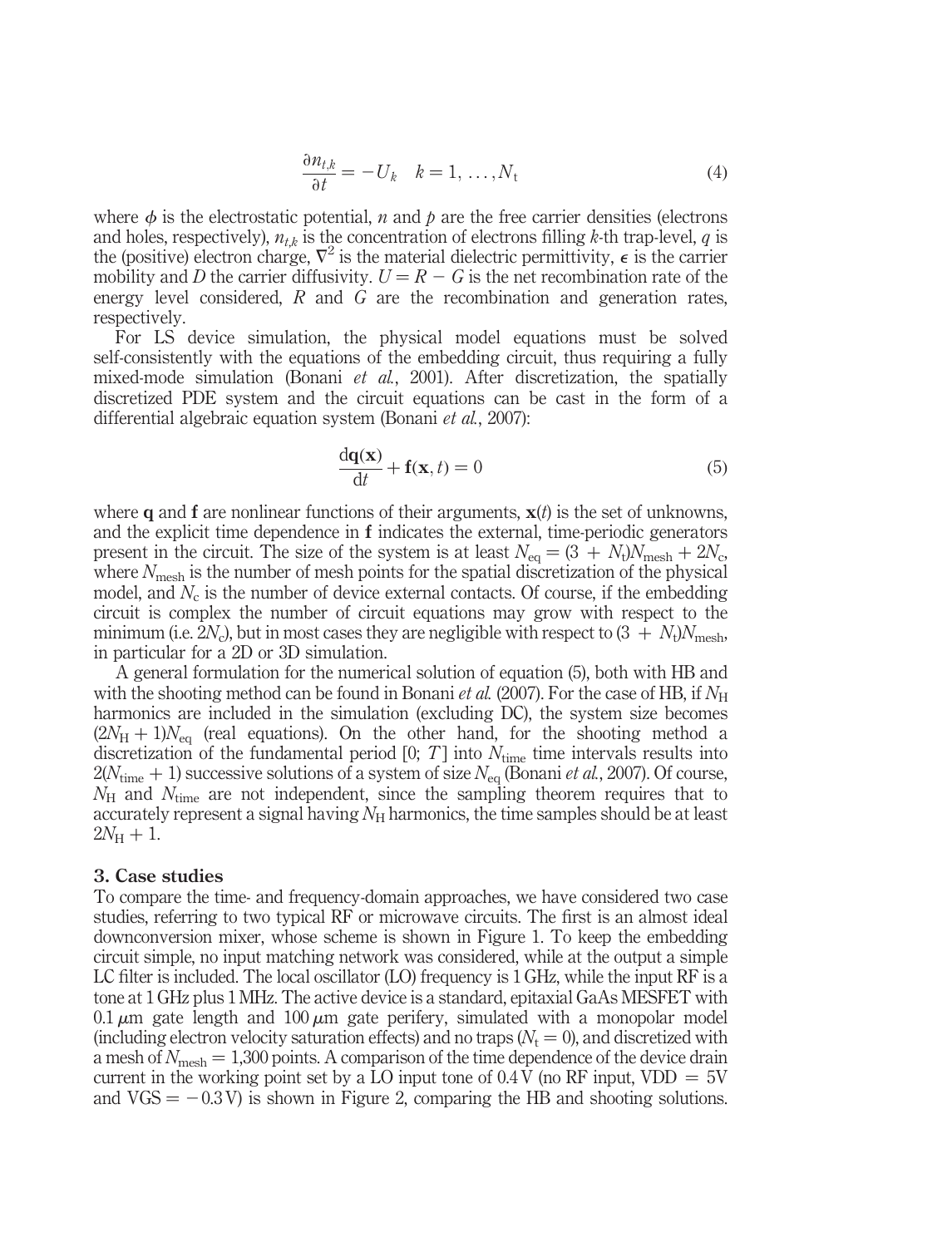

Figure 1. Circuit of the MESFET mixer case study

Figure 2.

circuit

Time-dependence of the drain current for the mixer

**Note:** Comparison between the time-domain and the harmonic balance solutions

In the first case,  $N_{\rm H} = 10$ , while in time domain  $N_{\rm time} = 50$ . Of course, the two solutions are in very good agreement, but the simulation time is 25 per cent lower for the shooting method.

The second example is the class A power amplifier shown in Figure 3, based on a  $0.5 \mu$ m epitaxial GaAs MESFET with 100  $\mu$ m gate periphery. In this case, input and output matching networks at 18 GHz were included in the mixed mode simulation, to optimize the circuit efficiency. The device is again described by a monopolar model without traps, and  $N_{\text{mesh}} = 900$ . The bias point is set by  $V_{\text{DD}} = 7 \text{ V}$  and  $V_{GG} = -1.1$  V, while the input tone is 6 V. In frequency domain  $N_H = 10$ , while in time domain  $N_{time} = 80$ : the resulting drain current in the period is shown in Figure 4, and the simulation time is practically the same in the two cases.

In both examples, to attain a good accuracy in the comparison with HB  $N_{time}$  had to be chosen significantly larger than  $2N<sub>H</sub> + 1$ , thus suggesting that frequency-domain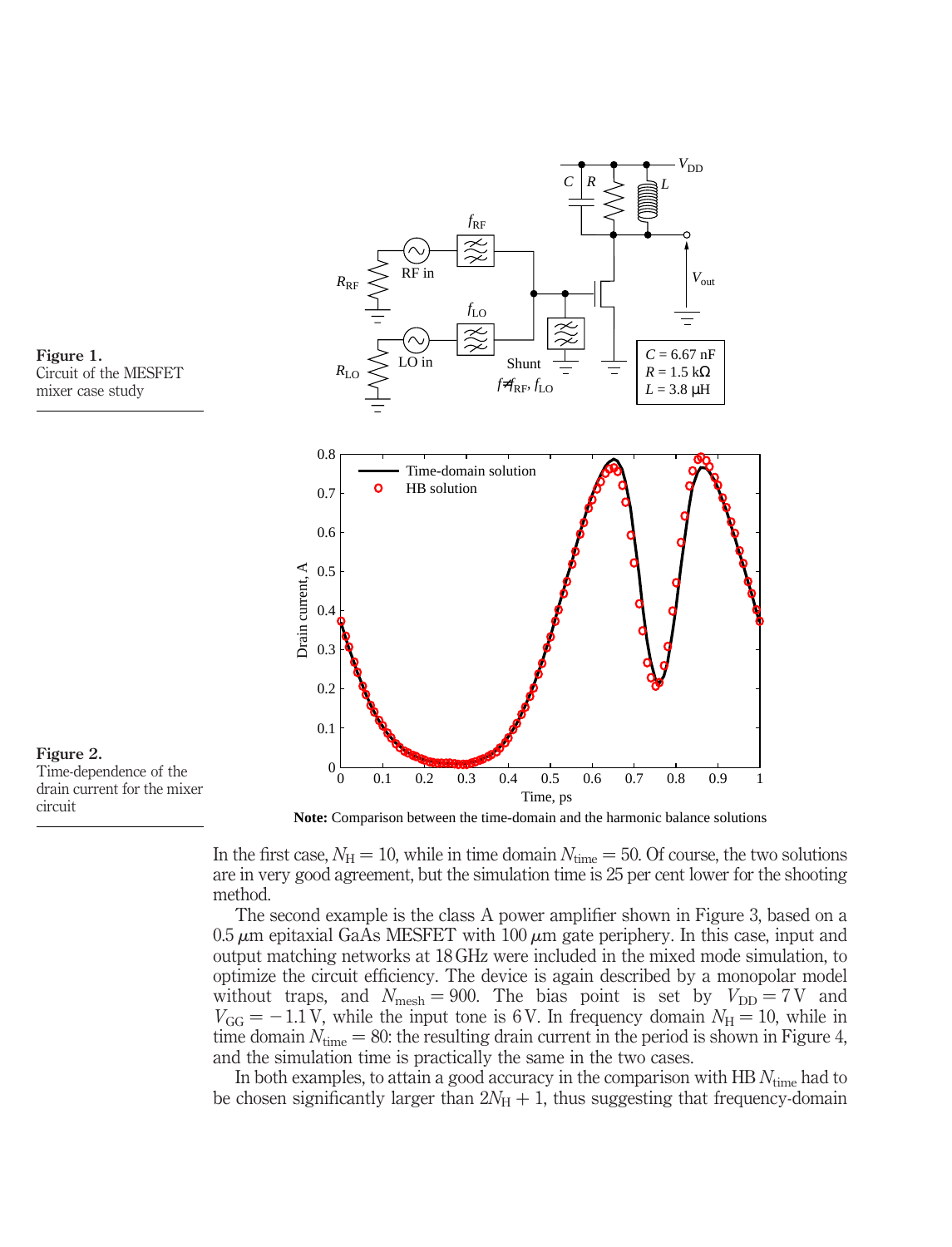approaches are, at least in these cases, more accurate than the standard shooting method here implemented. For weakly nonlinear cases, such as the example of the class A power amplifier, the HB approach is efficient enough, and the simulation times are comparable to the time-domain approach. This is consistent with the behaviour observed in circuit simulations, where the trade-off between the two methodologies can be assessed as follows: the shooting method is in general less demanding in terms of the sensitivity of the convergence to the initial condition with respect to HB, meaning that even a poorer initial datum is sufficient to attain a reasonable approximation of the actual solution. On the other hand, the HB method is more precise in the sense that an accurate description of the solution itself requires a comparatively reduced number of harmonics. This seems to suggest that a credible strategy might be to use the time-domain approach to get a loose approximation of the solution, to be then fed to the HB as the initial condition to ultimately attain the required accuracy.



Figure 3. Circuit of the MESFET power amplifier case study



**Note:** Comparison between the time-domain and the harmonic balance solutions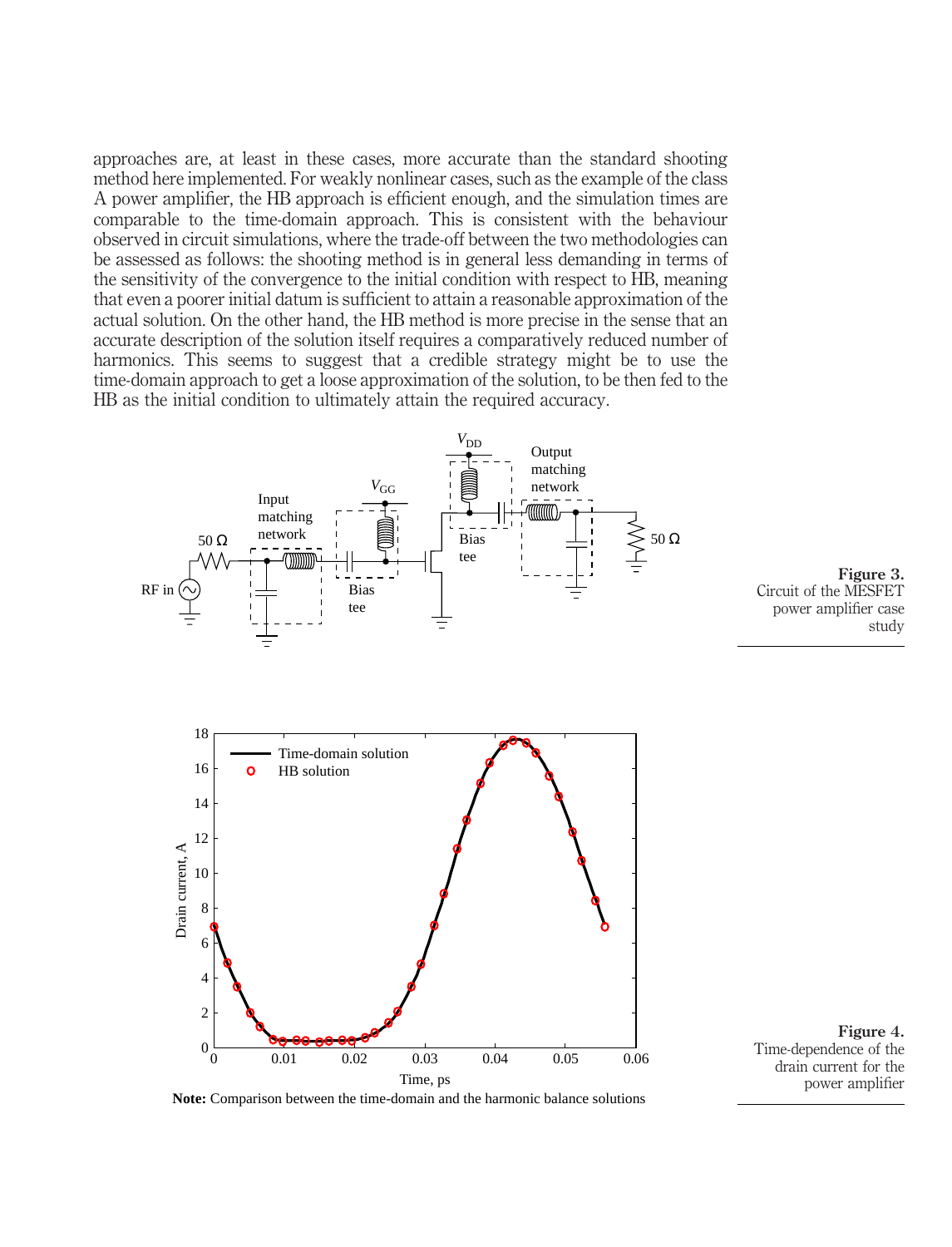### 4. Conclusions

In this paper, we have compared the HB and shooting methods for the determination of the LS working point in the physics-based simulation of semiconductor devices. The problem is particularly demanding from a computational standpoint, also because a full mixed mode simulation including the embedding circuit of the device has to be carried out.

We have implemented for the first time the shooting method for the physical simulation of devices forced by LS generators, and applied this and the HB technique to the simulation of two case studies from microwave applications: a down-conversion mixer and a class A power amplifier driven in strong nonlinearity. The comparison highlights that the shooting method appears more robust from a numerical standpoint, at least for strongly nonlinear conditions, while the HB approach yields better accuracy but is significantly more sensitive to the initial condition. In conclusion, a promising strategy appears to be as follows: the shooting method with a limited number of time points is first used to attain a good initial condition for the HB method, which is then used to get an accurate determination of the working point.

#### References

- Aprille, T.J. and Trick, T.N. (1972), "Steady-state analysis of nonlinear circuits with periodic inputs", Proceedings of the IEEE, Vol. 60 No. 1, pp. 108-14.
- Bonani, F., Donati Guerrieri, S. and Ghione, G. (2003), "Physics-based simulation techniques for small- and large-signal device noise analysis in RF applications", IEEE Transactions on Electron Devices, Vol. 50 No. 3, pp. 633-44.
- Bonani, F., Donati Guerrieri, S., Ghione, G. and Pirola, M. (2001), "A TCAD approach to the physics-based modeling of frequency conversion and noise in semiconductor devices under large-signal forced operation", IEEE Transactions on Electron Devices, Vol. 48, pp. 966-77.
- Bonani, F., Bertazzi, F., Conte, G., Donati Guerrieri, S. and Ghione, G. (2007), "Innovative techniques for device large-signal noise simulations", paper presented at 19th International Conference on Noise and Fluctuations, pp. 359-64.
- Duan, X. and Mayaram, K. (2006), "Robust simulation of high-Q oscillators using a homotopy-based harmonic balance method", IEEE Transactions on CAD of Integrated Circuits & Systems, Vol. 25 No. 12, pp. 2843-51.
- Gonzalez, G. (1984), Microwave Transistor Amplifiers, Prentice-Hall, Englewood Cliffs, NJ.
- Hong, S-M., Park, C-H., Min, H-S. and Park, Y-J. (2006), "Physics-based analysis and simulation of phase noise in oscillators", IEEE Transactions on Electron Devices, Vol. 53 No. 9, pp. 2195-201.
- Kundert, K.S. (1999), "Introduction to RF simulation and its application", IEEE Journal of Solid-state Circuits, Vol. 34 No. 9, pp. 1298-319.
- Kundert, K.S., White, J.K. and Sangiovanni-Vincentelli, A. (1990), Steady-state Methods for Simulating Analog and Microwave Circuits, Kluwer Academic Publisher, Boston, MA.
- Maas, S. (2005), Noise in Linear and Nonlinear Circuits, Artech House, Boston, MA.
- Troyanovsky, B., Yu, Z. and Dutton, R.W. (2000), "Physics-based simulation of nonlinear distortion in semiconductor devices using the harmonic balance method", Computer Methods in Applied Mechanics and Engineering, Vol. 181, pp. 467-82.